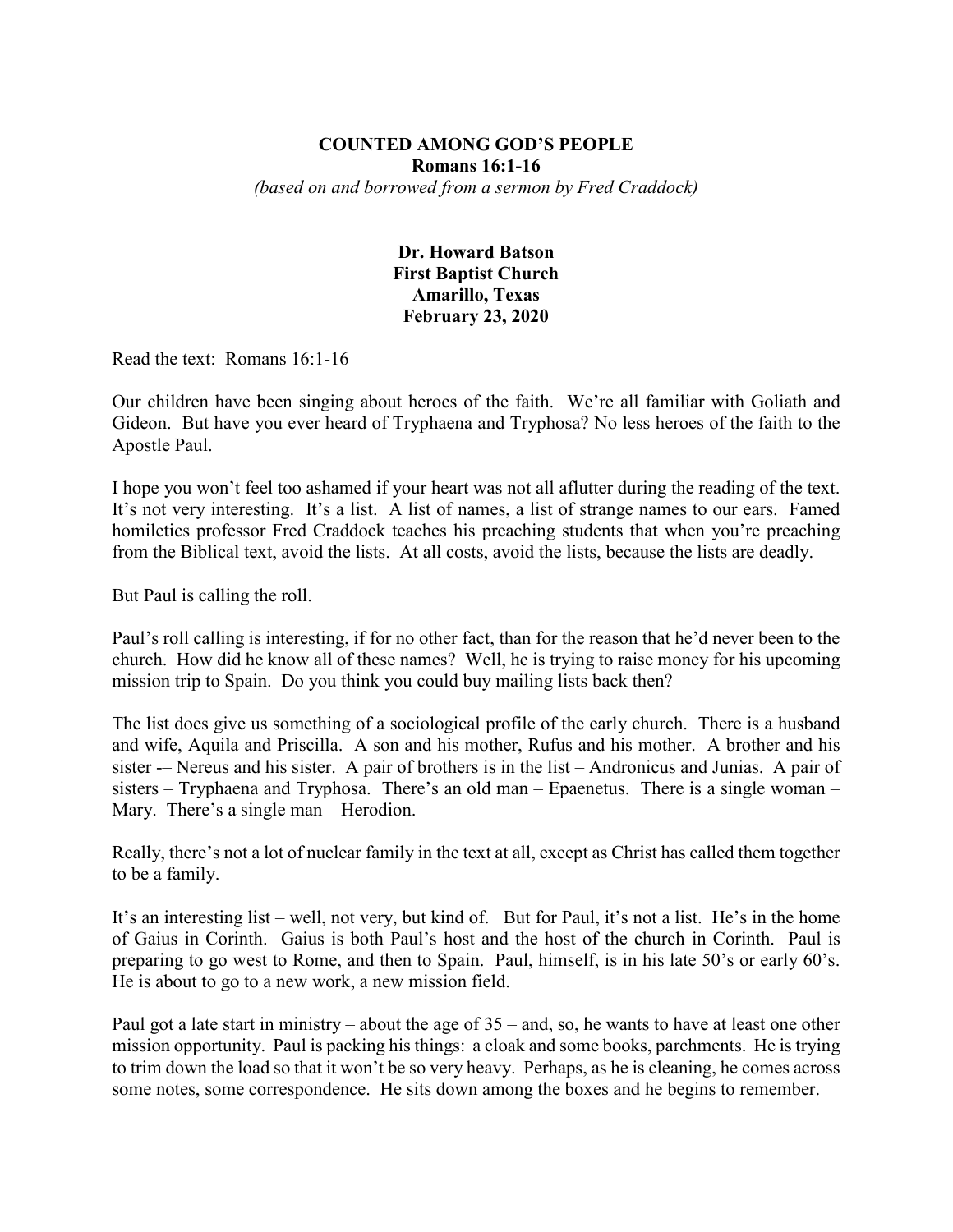For Paul, it's not a list (as Fred Craddock says). It's remembering.

We need to remember our family of faith, our brothers and sisters in Christ.

That's what you do when you think about church, about Christian friends. You remember.

At the very first congregation which I served, Garner Baptist Church in Garner, Texas, as a minister of youth, we had a Sunday School attendance of 40 – in the whole church. (Well, we started with eight; 40 seemed pretty good.) There were Ronnie and Sandra, who would always fix a good meal on Sunday afternoon when you were invited. And if you didn't leave too quickly, they would get out the home movies of their children when they were small. You know – the type of films that only a mom and dad can enjoy. Or, perhaps, only a mother. And then there were Robert and Polly. Robert who, in the middle of the preacher's sermon, would, without hesitation or hold back, yawn the loudest yawn to a rhythmic tune of boredom. "Y-a-w-n- huh huh huh huh huh," he would say, as he stretched out his arm around Polly. I would tease the minister every Sunday after this occurred. We all knew it was coming. It was just a matter of when.

Somehow, we all loved each other with such a powerful force that the hour's drive to church and the hour's drive home from church from the city of Fort Worth seemed well worth our while, because we were going to be with our church family.

At MeadowbrookBaptist, in Robinson, Texas, the list is too long to cover, but I can certainly mention a few. There was Ken, the chairman of the pastor search committee, who was so nervous about hiring a young man who had never pastored before (me) to come and fill the slot left by a wise veteran. There was Robert, who talked very little but was always the backbone of the church, giving sacrificially above and beyond what anyone else could possibly expect him to do. There was Fran, who volunteered for everything, although she had no more time than anyone else but always seemed to be able to get it done and get it done in good measure. A saint, in this pastor's mind. There was Ray and Darlene, who always stayed after the function was over to help the pastor and the janitor put up all the chairs and tables, turn out the lights and lock the doors. There was George, confined to a wheelchair, limited physically, but mentally well above my game – a retired college professor that I knew was smarter than his pastor was, and I think, perhaps, he knew it as well. Nonetheless, always encouraging, always supporting, always helping me lead the people to cross new frontiers and new ways of ministry. Then there were David and Dana – (I've changed their names, just to be safe) – a couple who was living together and simply visiting about once a month when I first came. Four years later they were married and served as leaders in the church. He led the men's ministry and she taught Sunday School. People who allowed the story of Jesus to transform their personal lives and make them a part of a church family.

## Remembering.

Paul begins by remembering Priscilla and Aquila, a devout Christian couple who were able to instruct Apollas in the faith. A couple who had the church meet in their house, in more places than one. Paul remembers them because they "risked their lives" for him. Paul was thankful, as were as all the churches of the Gentiles. Apparently what they had done was well known. Was it the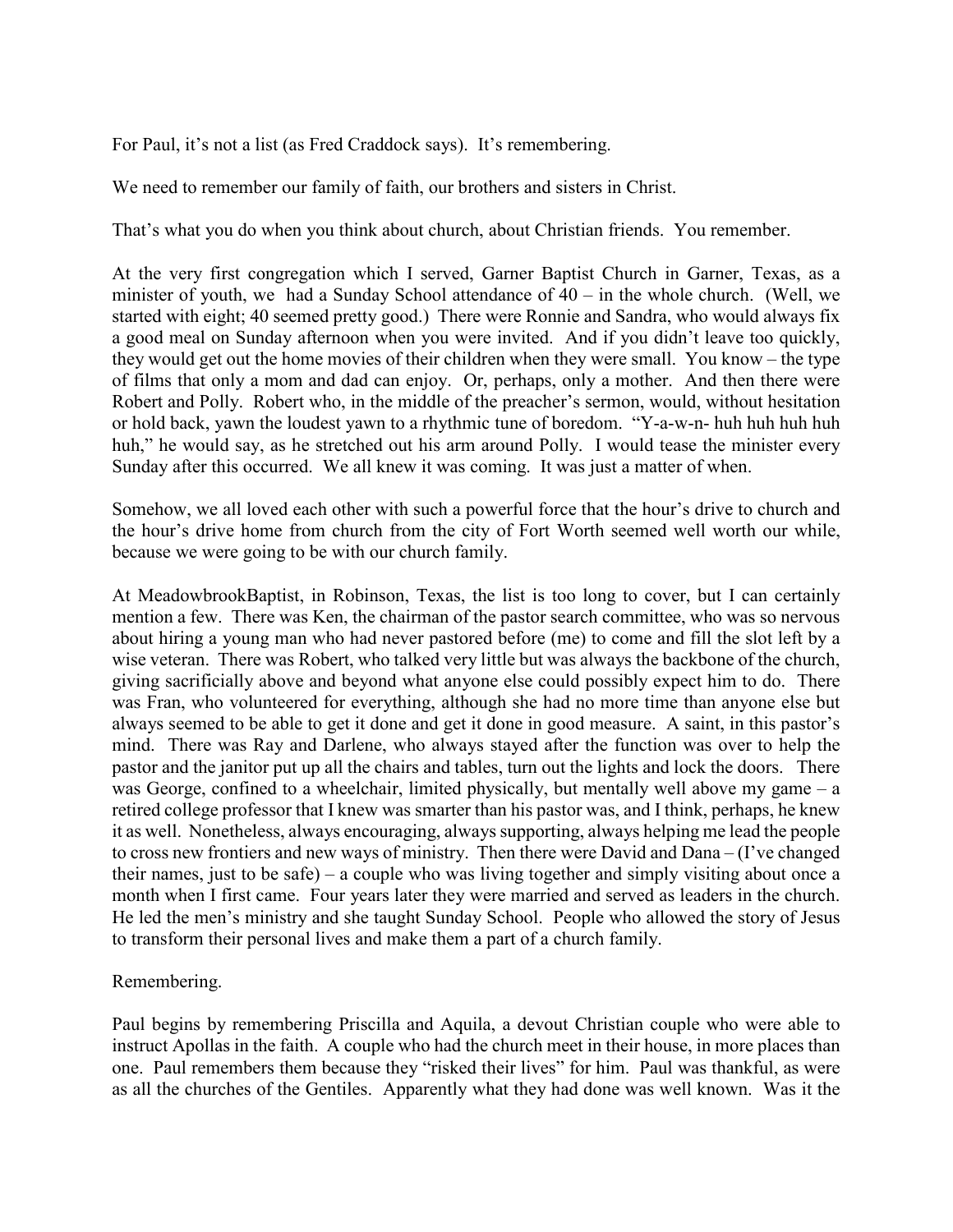occasion when Paul was in great danger in Ephesus? As a part of the list, says Paul, "Aquila and Priscilla risked their necks for me."

And next on the list: Andronicus and Junias. "Hey, we were in jail together," Paul remembers. What great people. Then there's Mary (verse 6) who always worked when everybody quit. Who said, "Paul, you go ahead and go home, because I'll put the hymnals away. You must be tired from teaching today." "Well, you're tired, too, Mary," Paul countered. "I know. But you have to ride a donkey across Asia tomorrow. Now, go on." Mary – she worked hard.

It's not a list. It's remembering.

"Epaenetus, the first one to respond to my preaching." The first one down the aisle, we might say, for Paul. I remember the first one down the aisle when I preached. I'll never forget her. "Finally," Paul must have thought, "someone is responding to my message of Messiah, Jesus." Epaenetus, the first convert for Paul.

Paul remembered. The twins – Tryphaena and Tryphosa, whose names are probably best translated "delicate" and "dainty." Don't you remember? "They always sat on this side of the church, both wearing blue. Never knew which one was which. One had a mole, but I can't remember whether it was Tryphaena or Tryphosa who had the mole. Nonetheless, they were always faithful," Paul remembers.

Then there is Rufus, who Paul remembers as a choice man of the Lord. And Rufus's mother, "who has also been a mother to me," Paul says. Can't you see her now? Large woman with an apron, hair pulled back in a bun, fixing the best of breakfasts. "I don't have time to eat," Paul said. "I have to run." "Sit down and eat your breakfast," she said. "Apostle or not, you have to eat your breakfast." Tell my mother hello, Paul says.

This is not a list for Paul. It's remembering – remembering of family, for Paul.

Fred Craddock recalls when "The List of Names" was brought to Atlanta. Workers set it up in the public place. Block after block, forming a long wall of names. Vietnam names. Some passersby only saw it a list of names. But there were others – others went over it closely, some walking slowly down the columns. A woman who walks up to place her finger on a particular name. Then, holding up a child, she placed the child's hand on a name. And yet another woman, over there, who kisses the wall at a particular name. Flowers lying beneath the wall. Or here, a man makes a pencil etching of the name dear to his heart. Don't call it a list. To these people, it's not a list. It's remembering.

While Paul addresses these people, saying: "Say hello to..." "Say hello to..." "Say hello to..." Paul is really bidding them good-bye. Paul knows that before he goes to Rome, he is going to Jerusalem. He doesn't know what awaits him there. Will the Jews accept him? He is very tentative about what awaits him. Will it be bondage? Will it be death? He is approaching, with a Gentile offering, a nest of hostility for both him and his ministry to the Gentiles. He asks them in Chapter 15 to pray for him, to agonize with him, that he would not be killed in Jerusalem.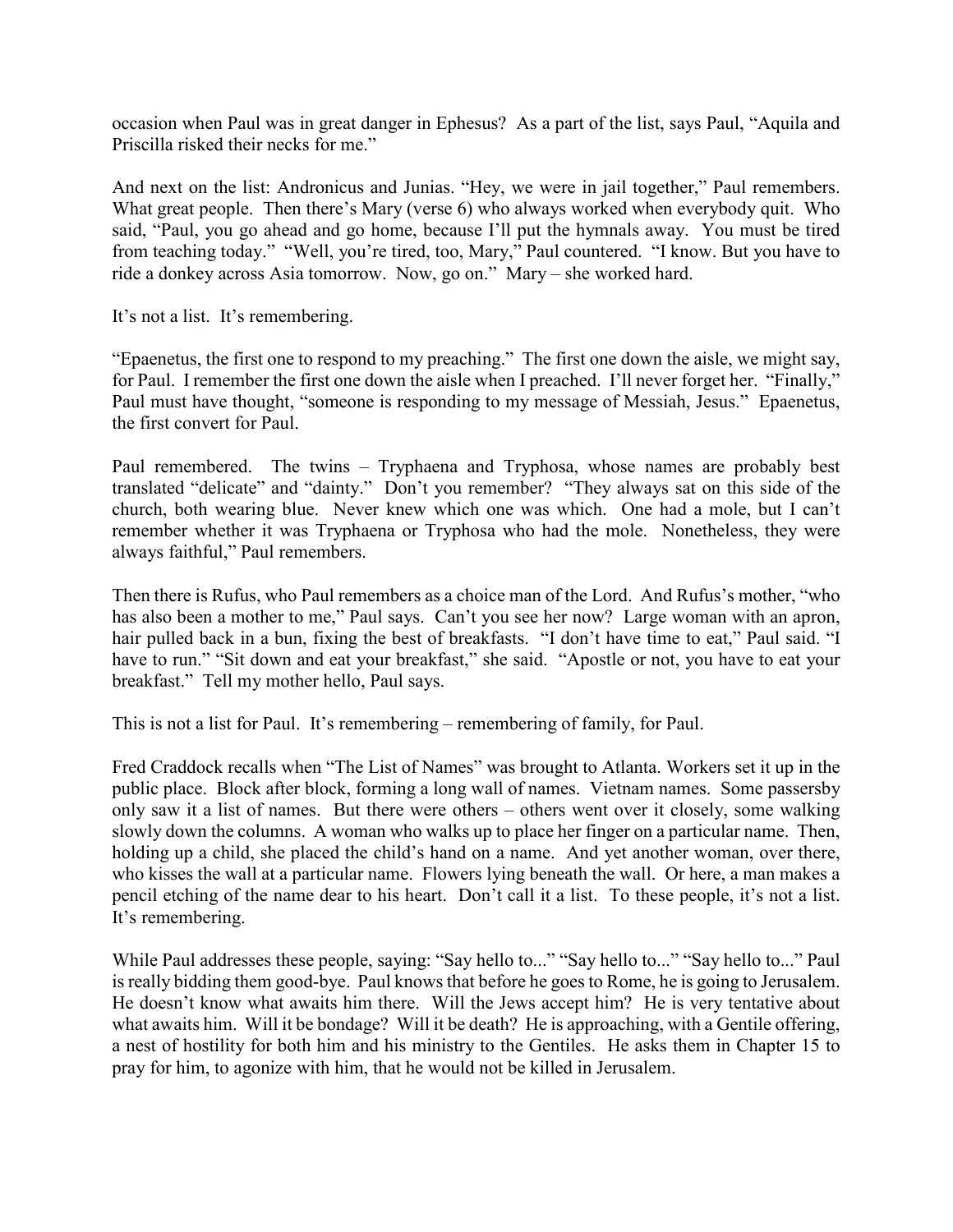Look at 15:30-33: "Strive together with me in your prayers to God for me, that I may be delivered from those who are disobedient in Judea, and that my service for Jerusalem may prove acceptable to the saints; so that I may come to you in joy by the will of God and find refreshing rest in your company."

Paul was nervous. Paul was not really saying hello. Paul was giving the possible good-bye.

As imperfect as the church is, just the same, I don't suppose that there is anything like it in all of the world. Nothing like it anywhere. Nothing like belonging to a church family. Having a church of your own. Saying like those in Romans 16 could say, "I belong to the church at Rome." Saying, "I belong at First Baptist Church" or Piney Grove Baptist Church or Meadowbrook Baptist Church or Fillmore Methodist Church. Nothing like it in all the world.

To say that there is a group of people – a group of people who, with me, proclaim the Messiahship of Jesus, both His death and, yes, His resurrection, ascension and anticipate His coming again. For us. People of one mind and one heart who sing praises together to God, study His Word, work, worry and worship together.

To be part of the people of God.

I don't care how imperfect the church is – and you and I both know she has her faults – Paul saw the church as nothing less than the people of God. The new Israel. The Body of Christ. The Bride of Christ. The *ecclesia*. Those, like Israel of the Old Testament, who are called out to stand and listen to "Thus sayeth the Lord." Those who, in New Testament language, have built their own lives, their own family around the story of Christ: a story of a virgin birth, a perfect life, a sacrificial death, a resurrection, an ascension and a glorious return of the Resurrected One – belong to a church.

From time to time I'll come across someone who, after visiting our church, says something simply like this. "I sure enjoyed worshiping with you today. But we like just to visit around different churches and hear different perspectives and hear different pastors, to hear different types of music, to praise God in different ways and different places." The indication is, "We just happened to be passing through your church today." And I feel sorry for them. Who are they running from? That's certainly not to say that people should never change churches. There comes a time in the life of a family when they are called to change churches. That occasional, prayerful change is certainly a part of what it means to be honestly and sincerely seeking a family of faith in which to belong. But, the idea of the transient with no home and no place to go is simply foreign to the New Testament. It's being with the same people, serving side by side, agreeing and disagreeing, loving and hurting, disappointing and being disappointed, being fed and feeding, having your feet washed and washing another's, serving and being served – all part of what it means to be with God's people.

## A sense of belonging.

How do you belong? How do you get that sense of "this is my place"? I can tell you one thing, for sure. It will never come by simply sitting back and wanting others to cater to you. Don't feel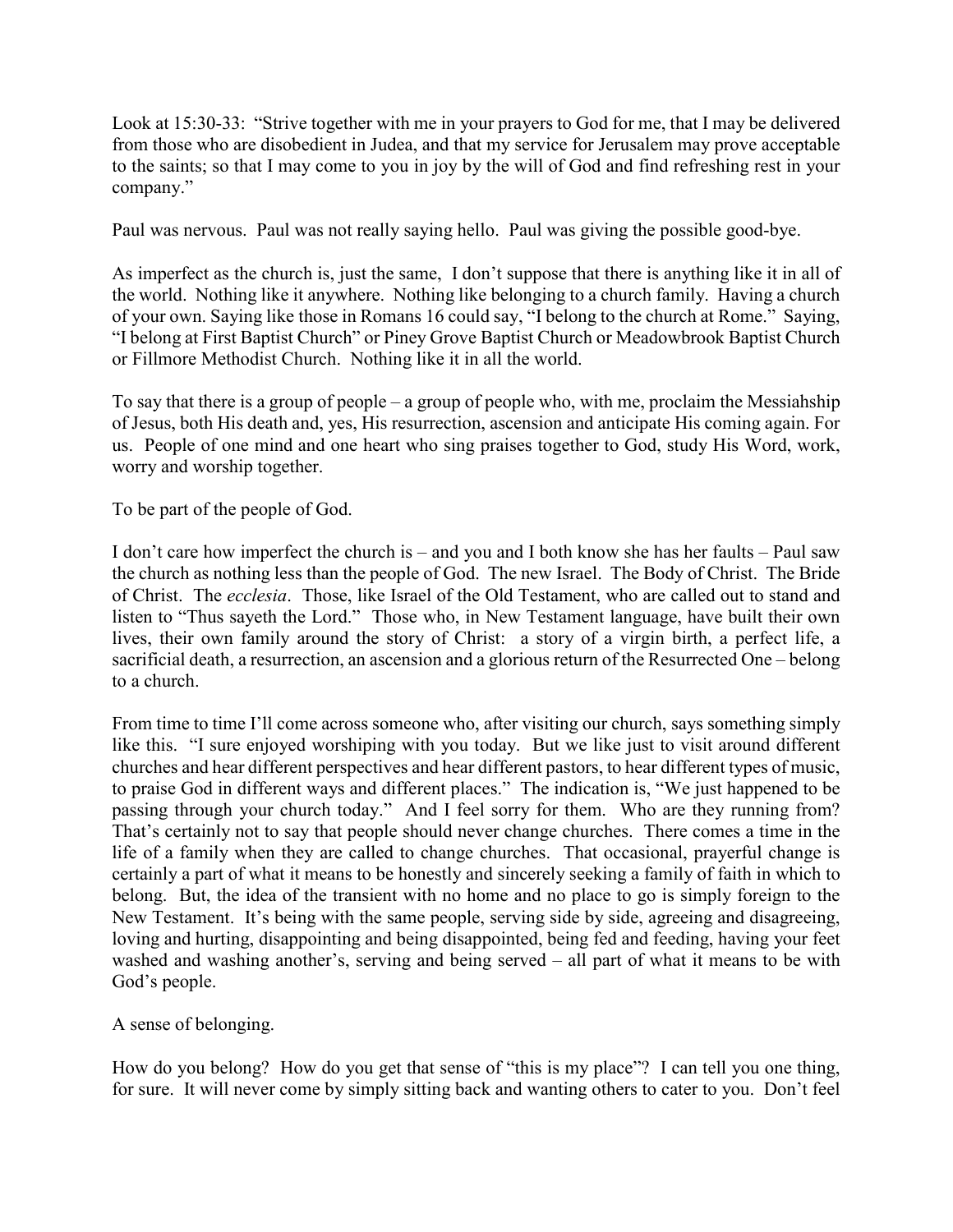like you belong at First Baptist Church or whatever church it is that you're in the process of choosing to be your church family? You'll feel like you belong when you serve.

You sense that in this list in Romans 16. Priscilla and Aquila, who served, risked their own necks for the Apostle Paul. Mary, who was the worker, the one who served. Andronicus and Junias who were there, side by side, with Paul in prison. Rufus's mother, whose own love and service to Paul made him feel like she was also his own mother. And there again, "delicate and dainty" – Tryphaena and Tryphosa. What are they called? Workers in the Lord.

You belong when you say, "Scoot over and give me an oar. I want to help row the boat." When you give financially. When you serve. When you decide to hurt with those who are hurting. When you let the loss of another be your own loss. When you let the joy of another be your own joy. There is nothing like it, I promise you, in all the world.

The church is a body of like-minded believers gathered around a man who died on a cross and rose again, proclaiming together that Jesus is Lord. And we are His. Willing to submit to each other. Willing to submit to the authority of the scripture. Willing to change our lives to let the path on which we trod be determined by the moral demands of the New Testament and its community, the church. Willing to give our time, talents, efforts and energies to hold the banner high for God's kingdom and God's people. Willing to study week after week and hour after hour this book, which we determined to be different from all other books.

The church. The church is different because Christ is different. The church is different because it's not based on a common interest in a hobby or in an athletic agenda or based around a love for humanity. Rather, it's based on the love of God for humanity found in the gift of His Son, Messiah Jesus.

**It was at a Ranger's baseball game. A small airplane circled the ball park towing a banner which read, "ATTEND THE CHURCH OF YOUR CHOICE TODAY." Not your typical airplane-hoisted advertisement. In fact, in some ways (some spectators said) it looked completely out of place amid the other orbiting air ads. Other airplanes dragged invitations to saloons and taverns, luring the leering to topless bars with offers of discounts off alcohol and cover charges after the game.** 

**But this lone ranger of an airplane offered no such discounts (for instance, the banner did not offer a reduction in biblical challenges regarding Christian life – just imagine a church advertising "NO TITHING FOR THE FIRST HUNDRED VISITORS!" or "TEN COMMANDMENTS REDUCED TO THREE, TODAY ONLY! No, this offer simply reminded the fans to stay faithful to their church or find one right away to which they could be faithful.**

**"A church," some of the drunken spectators must have thought. "Why be faithful to the church?" Perhaps, as with baseball teams, the church's fans had been discouraged in times past because they had seen pettiness or greed, or rules violations among the professionals – the pastors. Perhaps some fans stayed away from the church because they perceived it was too full of losers, or because the game moved too slow (wanting more pizazz in worship).**